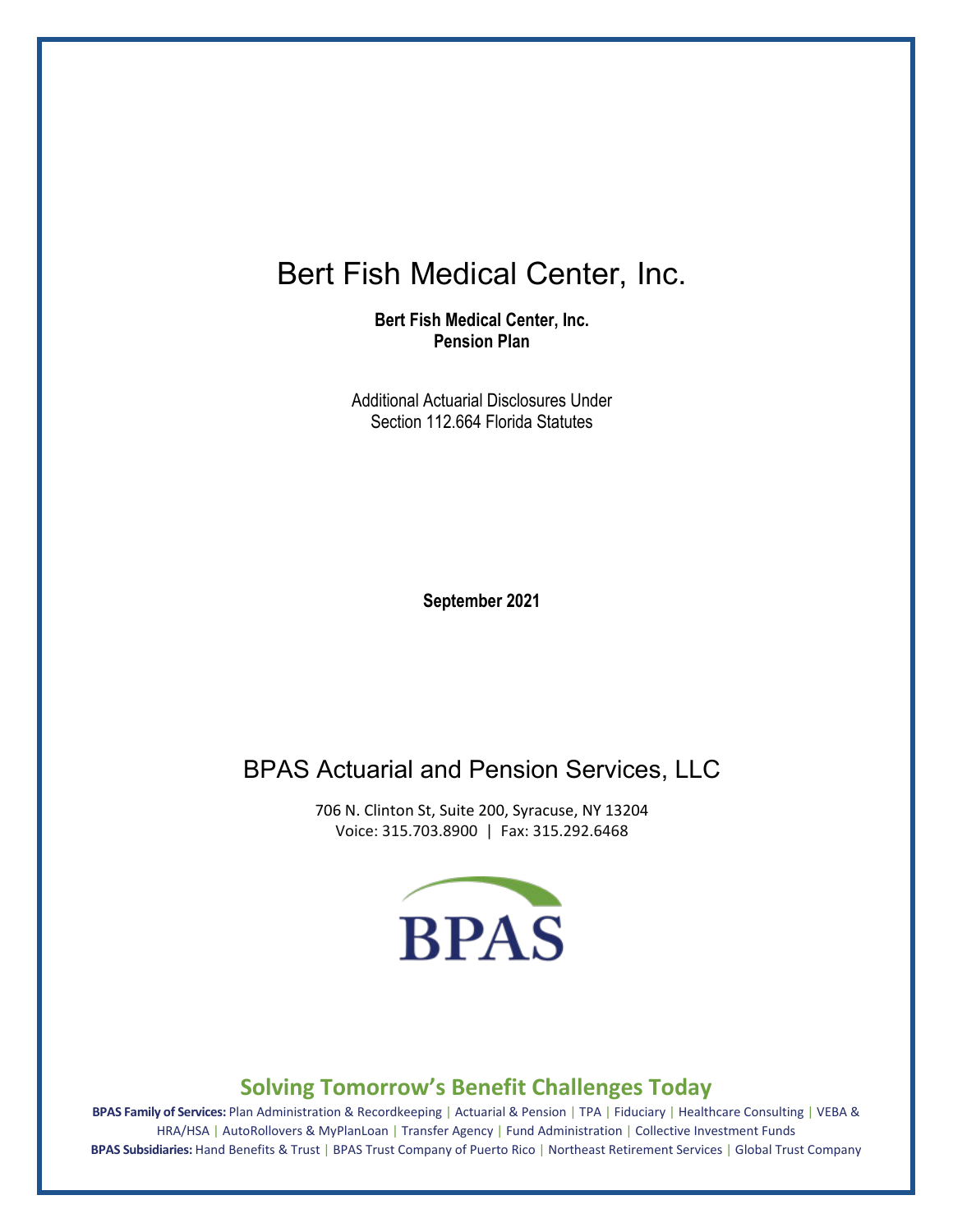#### **BERT FISH MEDICAL CENTER, INC. PENSION PLAN…**

**I. Section 112.664(1)(a),(b) - Governmental Accounting Standards Board Statements No. 67 & 68, Annual Financial Statements**

|                                                   | <b>Prescribed Assumptions</b> | <b>Prescribed Assumptions</b>                                                                                                                        |  |
|---------------------------------------------------|-------------------------------|------------------------------------------------------------------------------------------------------------------------------------------------------|--|
| Interest Rate:                                    | 6.50%                         | 4.50%<br>Pub-2010 Headcount Weighted<br><b>General Below Median</b><br><b>General Below Median</b><br>MP-2019<br>MP-2019<br>12/31/2020<br>12/31/2020 |  |
| Mortality:<br>Measurement Date:                   | Pub-2010 Headcount Weighted   |                                                                                                                                                      |  |
| <b>Total Pension Liability</b>                    |                               |                                                                                                                                                      |  |
| Service Cost                                      | \$<br>34,027                  | \$<br>58,282                                                                                                                                         |  |
| Interest                                          | 2,311,818                     | 1,989,153                                                                                                                                            |  |
| <b>Benefit Changes</b>                            |                               |                                                                                                                                                      |  |
| Difference Between Expected and Actual Experience | 286,951                       | 384,696                                                                                                                                              |  |
| <b>Assumption Change</b>                          | (151, 167)                    | (227, 710)                                                                                                                                           |  |
| Plan Amendment                                    |                               |                                                                                                                                                      |  |
| <b>Benefit Payments</b>                           | (2,519,758)                   | (2,519,758)                                                                                                                                          |  |
| <b>Refunds of Contributions</b>                   |                               |                                                                                                                                                      |  |
| Net Change in Total Pension Liability             | (38, 129)                     | (315, 337)                                                                                                                                           |  |
| Total Pension Liability - Beginning               | 36,806,472                    | 45,449,416                                                                                                                                           |  |
| Total Pension Liability - Ending                  | 36,768,343                    | 45,134,079                                                                                                                                           |  |
| <b>Plan Fiduciary Net Position</b>                |                               |                                                                                                                                                      |  |
| Contributions - Employer                          |                               |                                                                                                                                                      |  |
| Contributions - State                             |                               |                                                                                                                                                      |  |
| Contributions - Member                            |                               |                                                                                                                                                      |  |
| Net Investment Income                             | 2,251,478                     | 2,251,478                                                                                                                                            |  |
| <b>Benefit Payments</b>                           | (2,519,758)                   | (2,519,758)                                                                                                                                          |  |
| <b>Refunds of Contributions</b>                   |                               |                                                                                                                                                      |  |
| <b>Administrative Expense</b>                     | (44, 382)                     | (44, 382)                                                                                                                                            |  |
| Other                                             |                               |                                                                                                                                                      |  |
| Net Change in Plan Fiduciary Net Position         | (312, 662)                    | (312, 662)                                                                                                                                           |  |
| Plan Fiduciary Net Position - Beginning           | 49,907,131                    | 49,907,131                                                                                                                                           |  |
| Plan Fiduciary Net Position - Ending              | 49,594,469                    | 49,594,469                                                                                                                                           |  |
| Employers' Net Pension Liability/(Asset)          | (12,826,126)                  | (4,460,390)                                                                                                                                          |  |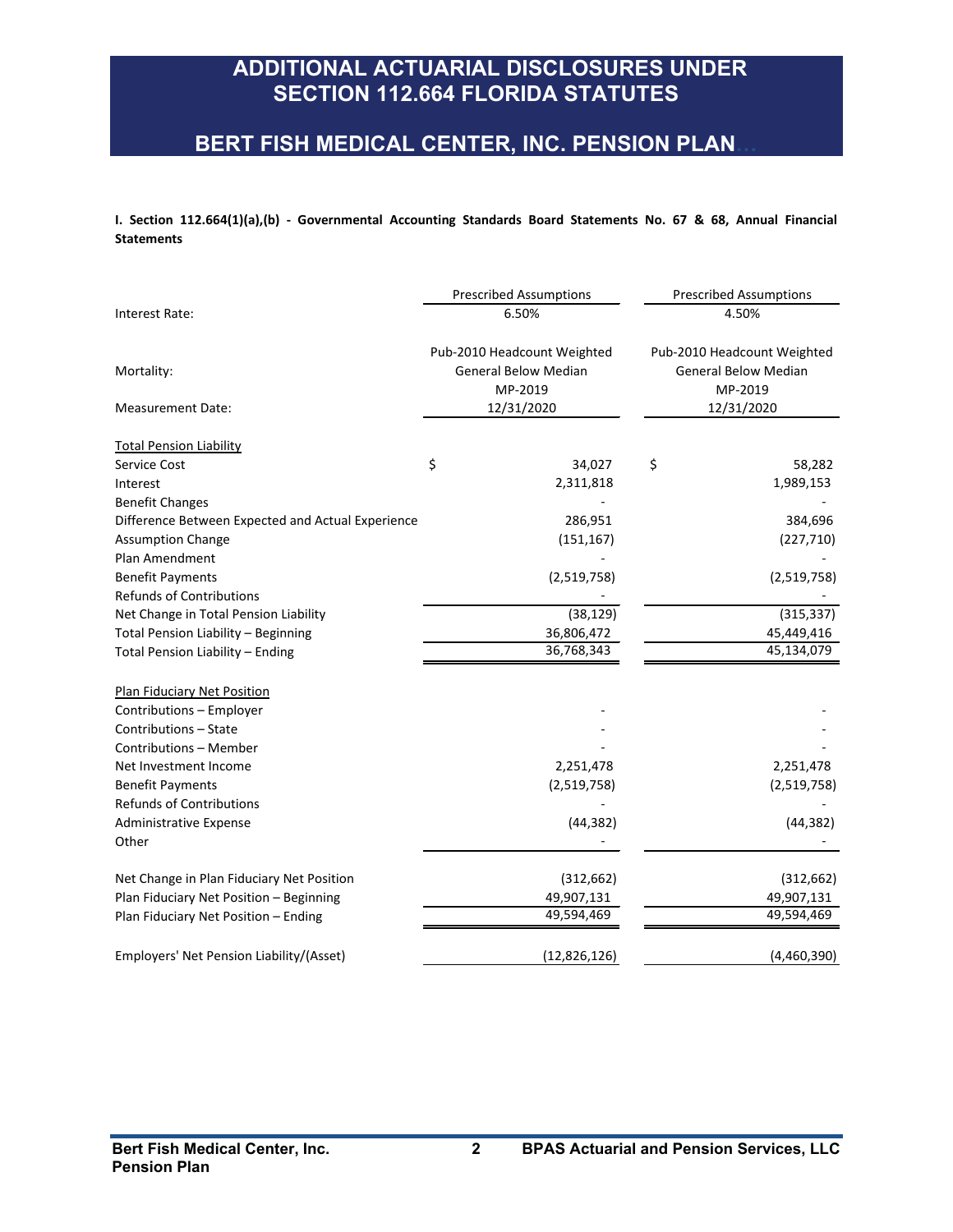## **BERT FISH MEDICAL CENTER, INC. PENSION PLAN**

| <b>Valuation Date</b> | 1/1/2021                                  |                             |                               |                                                                            |
|-----------------------|-------------------------------------------|-----------------------------|-------------------------------|----------------------------------------------------------------------------|
|                       |                                           | <b>Last Valuation Basis</b> | <b>Prescribed Assumptions</b> | <b>Prescribed Assumptions</b>                                              |
| Interest Rate:        |                                           | 6.50%                       | 6.50%                         | 4.50%                                                                      |
|                       |                                           | Pub-2010 Headcount Weighted | Pub-2010 Headcount Weighted   | Pub-2010 Headcount Weighted                                                |
|                       |                                           | <b>General Below Median</b> | <b>General Below Median</b>   | <b>General Below Median</b>                                                |
| Mortality:            |                                           | MP-2019                     | MP-2019                       | MP-2019                                                                    |
|                       |                                           |                             |                               |                                                                            |
|                       | <b>Expected Benefit</b>                   |                             |                               |                                                                            |
| <b>Plan Year</b>      | <b>Payments</b>                           |                             |                               | Expected Assets at 12/31 Expected Assets at 12/31 Expected Assets at 12/31 |
| 2021                  | 2,620,661                                 | 50,445,261                  | 50,445,261                    | 49,473,325                                                                 |
| 2022                  | 2,708,422                                 | 50,927,757                  | 50,927,757                    | 48,930,263                                                                 |
| 2023                  | 2,785,168                                 | 51,362,376                  | 51,362,376                    | 48,284,291                                                                 |
| 2024                  | 2,844,714                                 | 51,763,764                  | 51,763,764                    | 47,548,365                                                                 |
| 2025                  | 2,880,463                                 | 52,154,331                  | 52,154,331                    | 46,742,768                                                                 |
| 2026                  | 2,927,386                                 | 52,521,836                  | 52,521,836                    | 45,852,940                                                                 |
| 2027                  | 2,944,267                                 | 52,895,800                  | 52,895,800                    | 44,905,810                                                                 |
| 2028                  | 2,952,612                                 | 53,285,456                  | 53,285,456                    | 43,907,526                                                                 |
| 2029                  | 2,941,236                                 | 53,712,184                  | 53,712,184                    | 42,875,951                                                                 |
| 2030                  | 2,936,426                                 | 54,171,616                  | 54,171,616                    | 41,802,873                                                                 |
|                       |                                           |                             |                               |                                                                            |
|                       | Number of Years Expected Benefit Payments |                             |                               |                                                                            |
| Sustained*:           |                                           | 74                          | 74                            | 74                                                                         |

\*The first 10 years of expected benefit payments and projected assets are shown in the exhibit above. Based on projected benefit payments and assets as of 1/1/2021, expected assets are projected to cover expected benefit payments in all future years under both interest rates.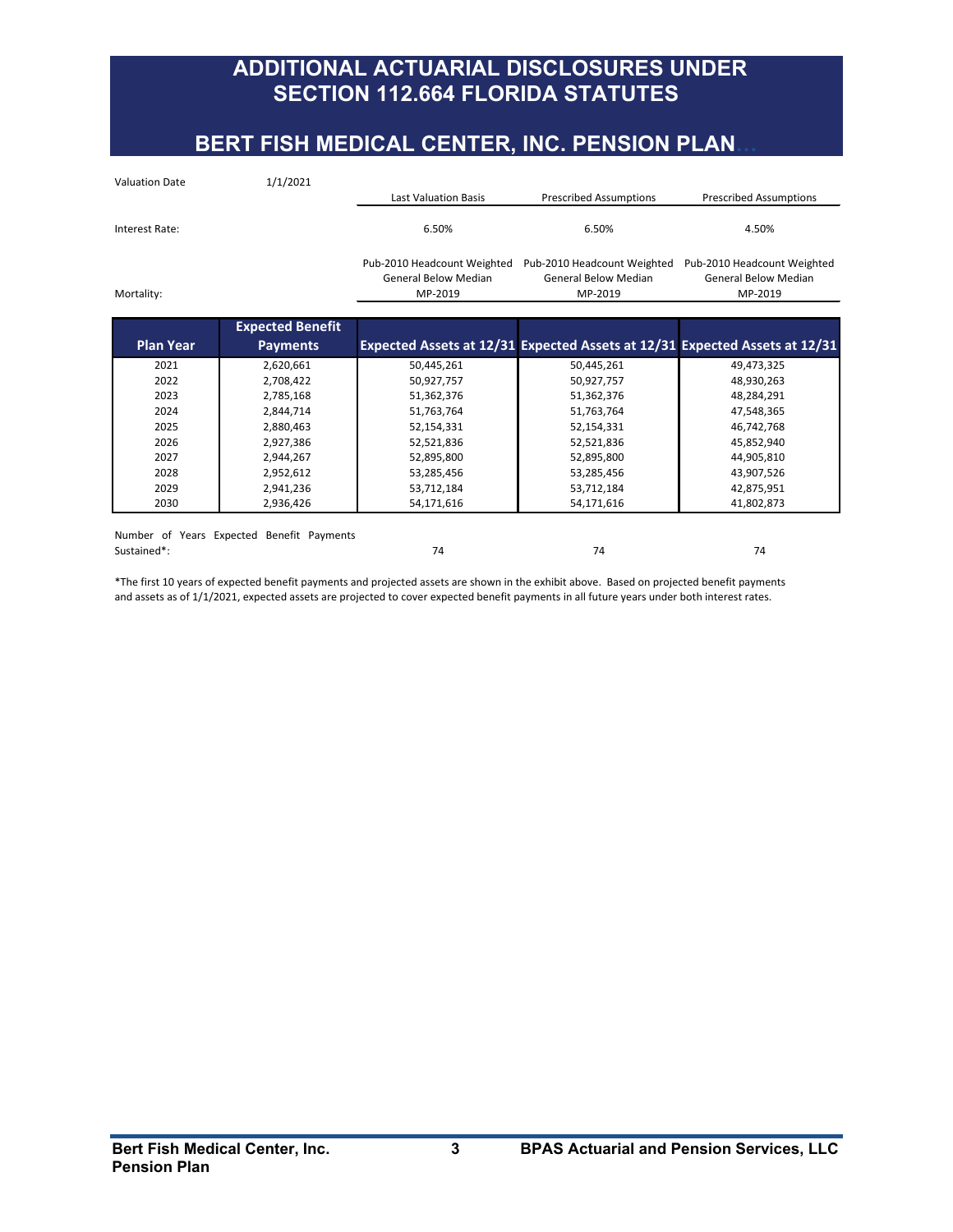## **BERT FISH MEDICAL CENTER, INC. PENSION PLAN…**

| <b>Valuation Date</b>                                  | 1/1/2021 |                                                                       |                                                                       |                                                                       |
|--------------------------------------------------------|----------|-----------------------------------------------------------------------|-----------------------------------------------------------------------|-----------------------------------------------------------------------|
|                                                        |          | <b>Last Valuation Basis</b>                                           | <b>Prescribed Assumptions</b>                                         | <b>Prescribed Assumptions</b>                                         |
| Interest Rate:                                         |          | 6.50%                                                                 | 6.50%                                                                 | 4.50%                                                                 |
| Mortality:                                             |          | Pub-2010 Headcount Weighted<br><b>General Below Median</b><br>MP-2019 | Pub-2010 Headcount Weighted<br><b>General Below Median</b><br>MP-2019 | Pub-2010 Headcount Weighted<br><b>General Below Median</b><br>MP-2019 |
| Normal Cost<br>Payment Required to Amortize UAAL       |          | 44,382                                                                | 44,382                                                                | 44,382                                                                |
| Recommended Contribution**<br>Covered Employee Payroll |          | 366,213                                                               | 366,213                                                               | 366,213                                                               |
| Recommended Contribution as Percentage of<br>Payroll   |          | 0.00%                                                                 | 0.00%                                                                 | $0.00\%$                                                              |

\*\*Since the plan is overfunded as of 1/1/2021, the minimum recommended contribution for the plan year is \$0 under both interest rates.